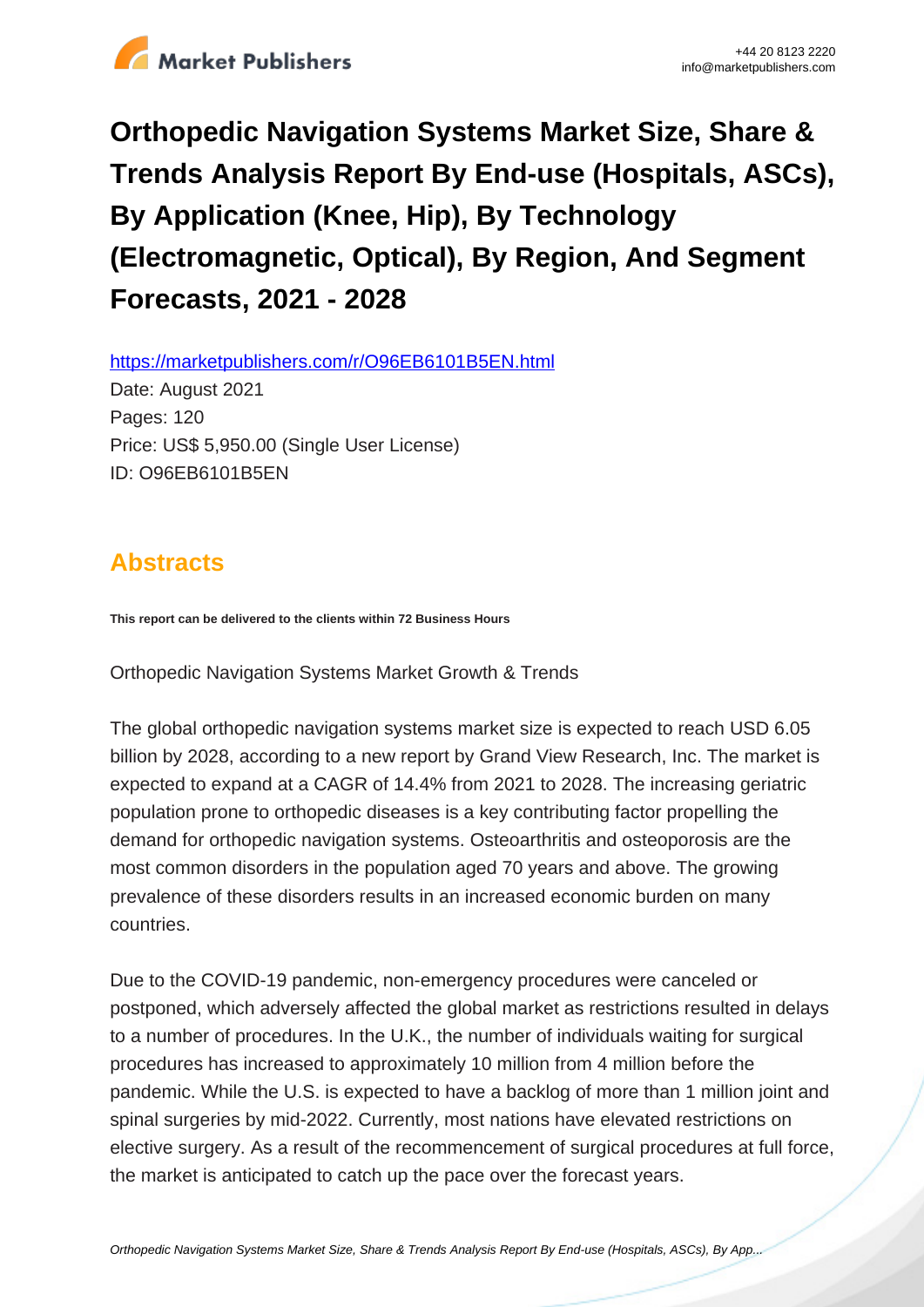

Rising awareness about the benefits of minimally invasive surgery is expected to further boost the product demand in the coming years. Some of the benefits include less blood loss, reduced risk of damage, condensed risk of infection and postoperative pain, and quicker recovery from surgery. In addition, the introduction of technologically advanced products is boosting market growth. For instance, in July 2021, SeaSpine Holdings Corp. broadcasted the FDA 510(k) authorization for its 7D Percutaneous Spine Module. This module is for minimally invasive surgery. This signifies a novel application and improved functionality for its 7D Flash Navigation System.

Orthopedic Navigation Systems Market Report Highlights

The knee segment accounted for the largest revenue share in 2020 owing to the rising prevalence of osteoarthritis, which is the most common form of arthritis and the leading cause of chronic pain and physical disability in elder persons

The spine segment is anticipated to witness the fastest CAGR from 2021 to 2028 due to the rising incidence of spinal deformities

According to a CDC report, in 2019, around 34.0% of the adult population and 62.0% of the elderly population were affected by spinal deformities

The optical navigation system segment held the largest revenue share in 2020 owing to the affordability of the technology as compared to other navigation systems

The hospitals segment held the largest revenue share in 2020. Hospitals use technologically advanced medical devices to improve the Point-of-Care (PoC), which drives segment growth

North America dominated the global market in 2020 due to the availability of better-quality healthcare infrastructure and favorable government initiatives

The market is highly competitive as major players are focusing more on the product innovation strategies due to changing needs of healthcare establishments, surgeons, and patients

The market is moving toward consolidation as large companies are focused on strategic acquisitions of smaller companies to gain a competitive advantage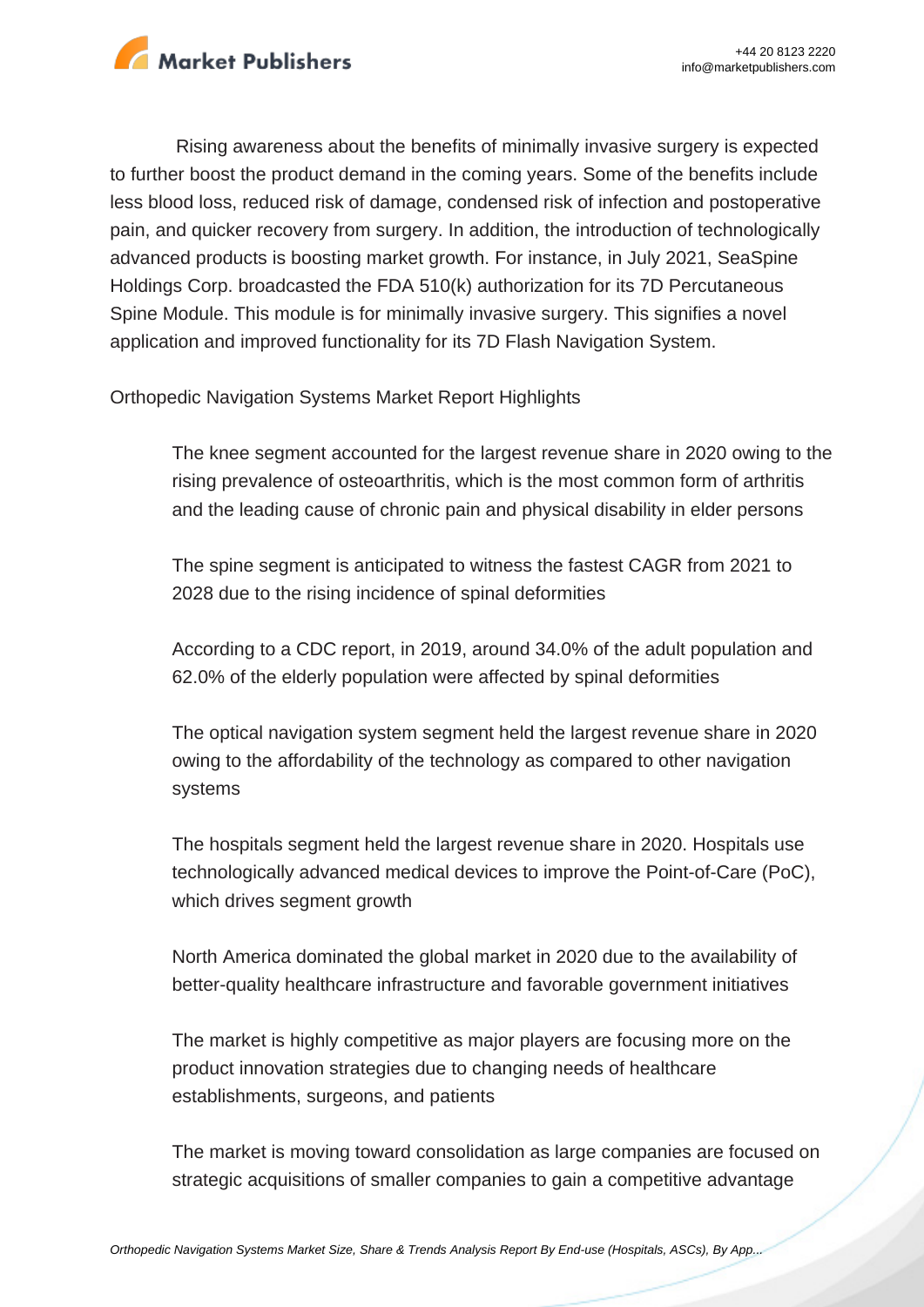

# **Contents**

#### **CHAPTER 1 RESEARCH METHODOLOGY & SCOPE**

- 1.1 Market Segmentation & Scope
- 1.1.1 Segment Scope
- 1.1.2 Regional Scope
- 1.1.3 Estimates & Forecast Timeline
- 1.2 Research Methodology
- 1.3 Information Procurement
- 1.3.1 Purchased database:
- 1.3.2 GVR's Internal Database
- 1.3.3 Secondary sources
- 1.3.4 Primary Research:
- 1.3.5 Details of Primary Research
- 1.4 Information or Data Analysis
- 1.4.1 Data Analysis Models
- 1.5 Market Formulation & Validation
- 1.6 Model Details
- 1.6.1 Commodity Flow Analysis (Model 1)
- 1.7 List of Secondary Sources
- 1.8 List of Primary Sources
- 1.9 List of Abbreviations
- 1.10 Objectives
- 1.11 Market Definitions

#### **CHAPTER 2 EXECUTIVE SUMMARY**

2.1 Market Outlook

# **CHAPTER 3 ORTHOPEDIC NAVIGATION SYSTEM MARKET VARIABLES TRENDS & SCOPE**

- 3.1 Market Lineage Outlook
	- 3.1.1 Parent market outlook
	- 3.1.2 Ancillary market outlook
- 3.2 Penetration & Growth Prospect Mapping by Technology, 2020
- 3.3 User Perspective Analysis
	- 3.3.1 Market influencer analysis

[Orthopedic Navigation Systems Market Size, Share & Trends Analysis Report By End-use \(Hospitals, ASCs\), By App...](https://marketpublishers.com/report/medical_devices/orthopedic/orthopedic-navigation-systems-analysis-application-spine-hip-knee-region-north-america-europe-asia-pacific-latin-america-middle.html)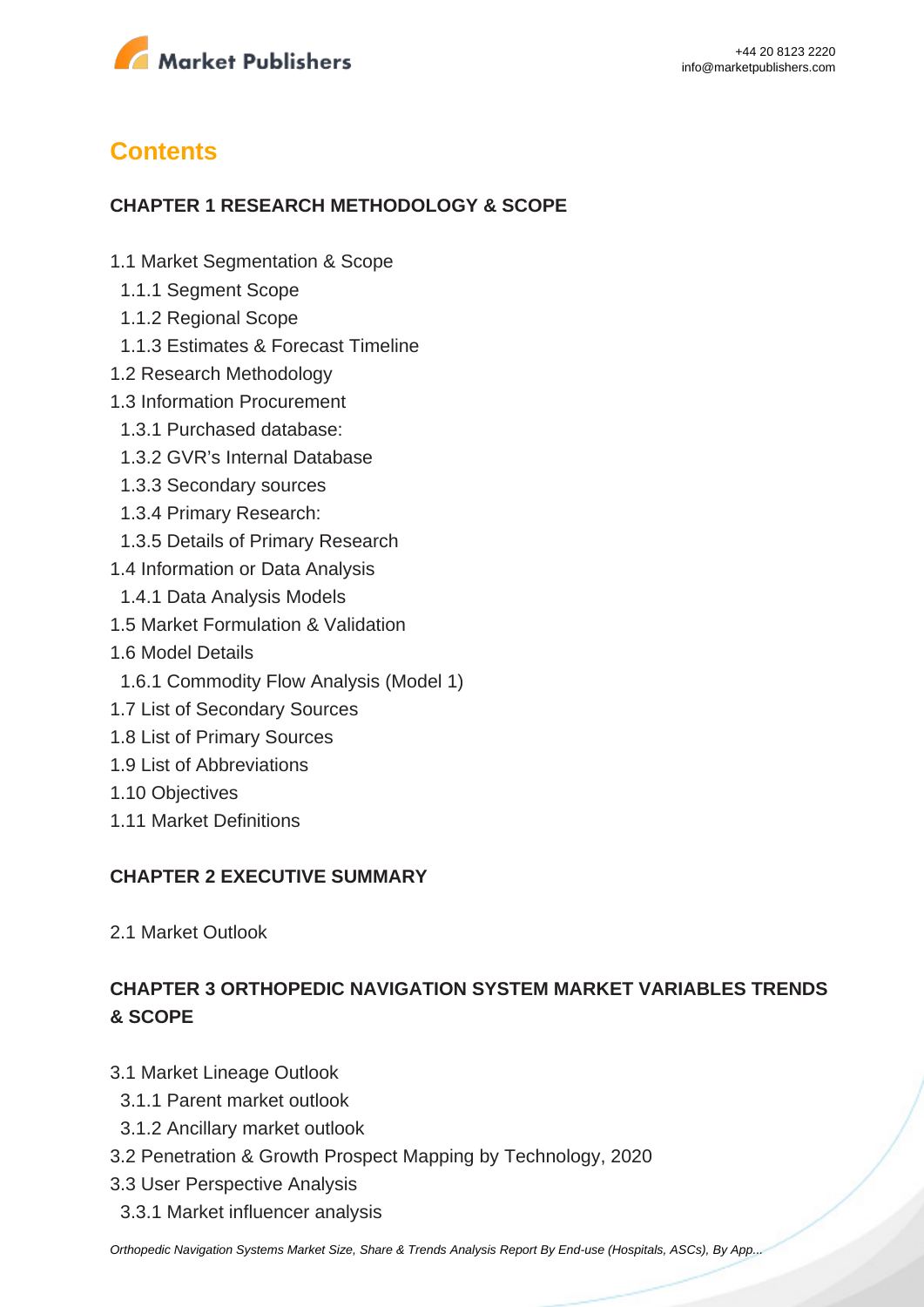

- 3.4 Regulatory Framework
- 3.4.1 Regulatory Landscape
- 3.5 Technology Overview
- 3.6 Market Dynamics
	- 3.6.1 Market Driver Analysis
	- 3.6.2 Market Restraints Analysis
- 3.7 Orthopedic Navigation Systems Analysis Tools: Porter's
	- 3.7.1 Supplier Power
	- 3.7.2 Buyer Power
	- 3.7.3 Threat of Substitutes
	- 3.7.4 Threat of New Entrants
	- 3.7.5 Competitive Rivalry
- 3.8 Orthopedic Navigation Systems SWOT Analysis, by Factor (Political & Legal,
- Economic, Social and Technological)
	- 3.8.1 Political Landscape
- 3.8.2 Economic Landscape
- 3.8.3 Technology Landscape
- 3.8.4 Social Landscape

# **CHAPTER 4 ORTHOPEDIC NAVIGATION SYSTEMS MARKET: SURGERY VOLUME BY REGION**

- 4.1 Knee Surgery Procedure Volumes by Region
- 4.2 Hip Surgery Procedure Volumes by Region

# **CHAPTER 5 ORTHOPEDIC NAVIGATION SYSTEMS MARKET: COVID-19 IMPACT ANALYSIS**

- 5.1 Disease Prevalence Analysis
- 5.2 Current and Future Impact Analysis
- 5.3 Impact on Market Players

# **CHAPTER 6 ORTHOPEDIC NAVIGATION SYSTEMS MARKET: COMPETITIVE ANALYSIS**

- 6.1 Market Participation Categorization
- 6.2 Major Deals & Strategic Alliances Analysis
- 6.3 Competitive Analysis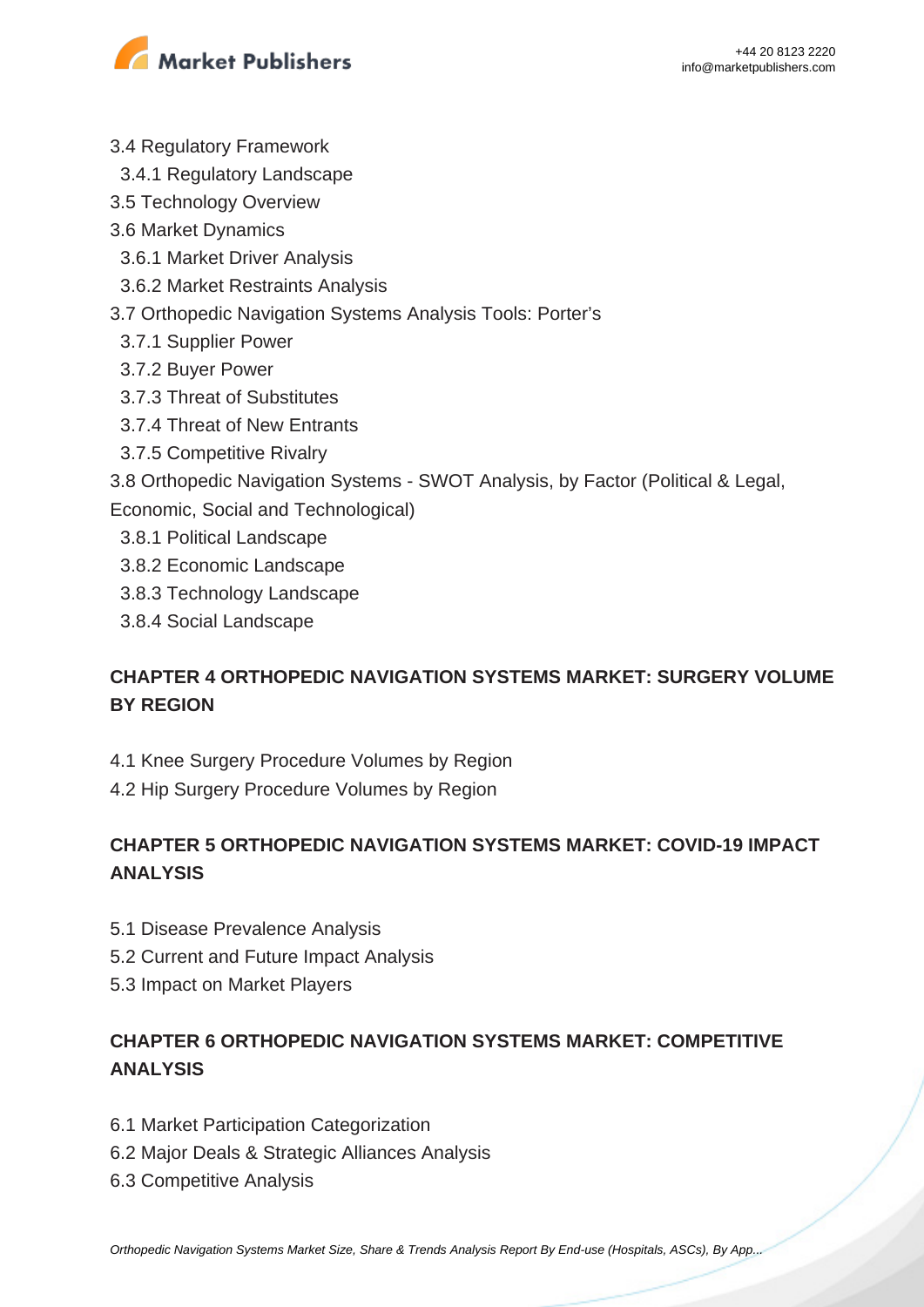

### **CHAPTER 7 ORTHOPEDIC NAVIGATION SYSTEMS MARKET: APPLICATION ANALYSIS**

- 7.1 Application Business Analysis
	- 7.1.1 Knee
	- 7.1.1.1 Knee market estimates and forecasts, 2016 2028 (USD Million)
	- 7.1.2 Hip
	- 7.1.2.1 Hip market estimates and forecasts, 2016 2028 (USD Million)
	- 7.1.3 Spine
	- 7.1.3.1 Spine market estimates and forecasts, 2016 2028 (USD Million)

#### **CHAPTER 8 ORTHOPEDIC NAVIGATION SYSTEMS MARKET: TECHNOLOGY**

- 8.1 Technology Analysis
	- 8.1.1 Electromagnetic
	- 8.1.1.1 Electromagnetic market estimates and forecasts, 2016 2028 (USD Million) 8.1.2 Optical
	- 8.1.2.1 Optical market estimates and forecasts, 2016 2028 (USD Million)
	- 8.1.3 Others
	- 8.1.3.1 Others market estimates and forecasts, 2016 2028 (USD Million)

#### **CHAPTER 9 ORTHOPEDIC NAVIGATION SYSTEMS MARKET: END USE**

- 9.1. End-use Business Analysis
	- 9.1.1 Hospitals

 9.1.1.1 Hospitals market estimates and forecasts, 2016 - 2028 (USD Million) 9.1.2 Ambulatory Surgical Centers

9.1.2.1 ASCs market estimates and forecasts, 2016 - 2028 (USD Million)

# **CHAPTER 10 ORTHOPEDIC NAVIGATION SYSTEMS: REGIONAL MARKET ANALYSIS, BY APPLICATION, TECHNOLOGY, AND END USE 2016 - 2028 (USD MILLION)**

- 10.1 Regional Market Share Analysis, 2020 & 2028
- 10.2 Regional Market Dashboard
- 10.3 Regional Market Snapshot
- 10.4 Market Size, & Forecasts and Trend Analysis, 2016 to 2028
	- 10.4.1 North America
		- 10.4.1.1 Market estimates and segment forecasts, 2016 2028 (USD Million)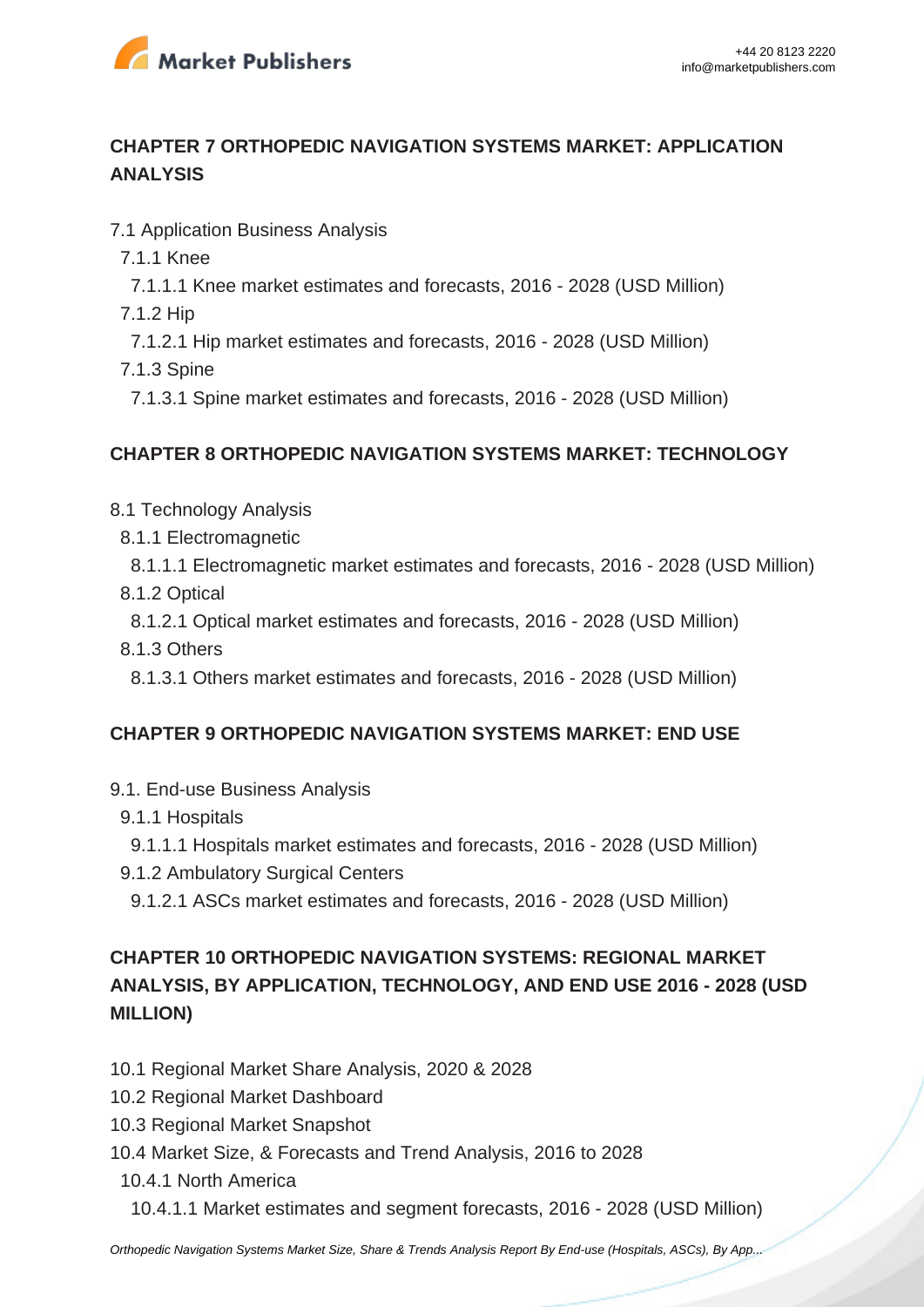

10.4.2 The U.S.

10.4.2.1 Market estimates and forecasts, 2016 - 2028 (USD Million)

10.4.3 Canada

10.4.3.1 Market estimates and forecasts, 2016 - 2028 (USD Million)

10.4.4 Europe

 10.4.4.1 Market estimates and forecasts by countries, 2016 - 2028 (USD Million) 10.4.4.2 The U.K.

 10.4.4.2.1 Market estimates and forecasts, 2016 - 2028 (USD Million) 10.4.4.3 Germany

 10.4.4.3.1 Market estimates and forecasts, 2016 - 2028 (USD Million) 10.4.4.4 France

 10.4.4.4.1 Market estimates and forecasts, 2016 - 2028 (USD Million) 10.4.4.5 Switzerland

 10.4.4.5.1 Market estimates and forecasts, 2016 - 2028 (USD Million) 10.4.4.6 Italy

 10.4.4.6.1 Market estimates and forecasts, 2016 - 2028 (USD Million) 10.4.4.7 Spain

 10.4.4.7.1 Market estimates and forecasts, 2016 - 2028 (USD Million) 10.4.4.8 Belgium

 10.4.4.8.1 Market estimates and forecasts, 2016 - 2028 (USD Million) 10.4.4.9 Austria

 10.4.4.9.1 Market estimates and forecasts, 2016 - 2028 (USD Million) 10.4.4.10 The Netherlands

 10.4.4.10.1 Market estimates and forecasts, 2016 - 2028 (USD Million) 10.4.5 Asia Pacific

 10.4.5.1 Market estimates and forecasts, 2016 - 2028 (USD Million) 10.4.5.2 Japan

 10.4.5.2.1 Market estimates and forecasts, 2016 - 2028 (USD Million) 10.4.5.3 China

 10.4.5.3.1 Market estimates and forecasts, 2016 - 2028 (USD Million) 10.4.5.4 India

 10.4.5.4.1 Market estimates and forecasts, 2016 - 2028 (USD Million) 10.4.5.5 Australia

 10.4.5.5.1 Market estimates and forecasts, 2016 - 2028 (USD Million) 10.4.5.6 South Korea

 10.4.5.6.1 Market estimates and forecasts, 2016 - 2028 (USD Million) 10.4.6 Latin America

 10.4.6.1 Market estimates and forecasts, 2016 - 2028 (USD Million) 10.4.6.2 Brazil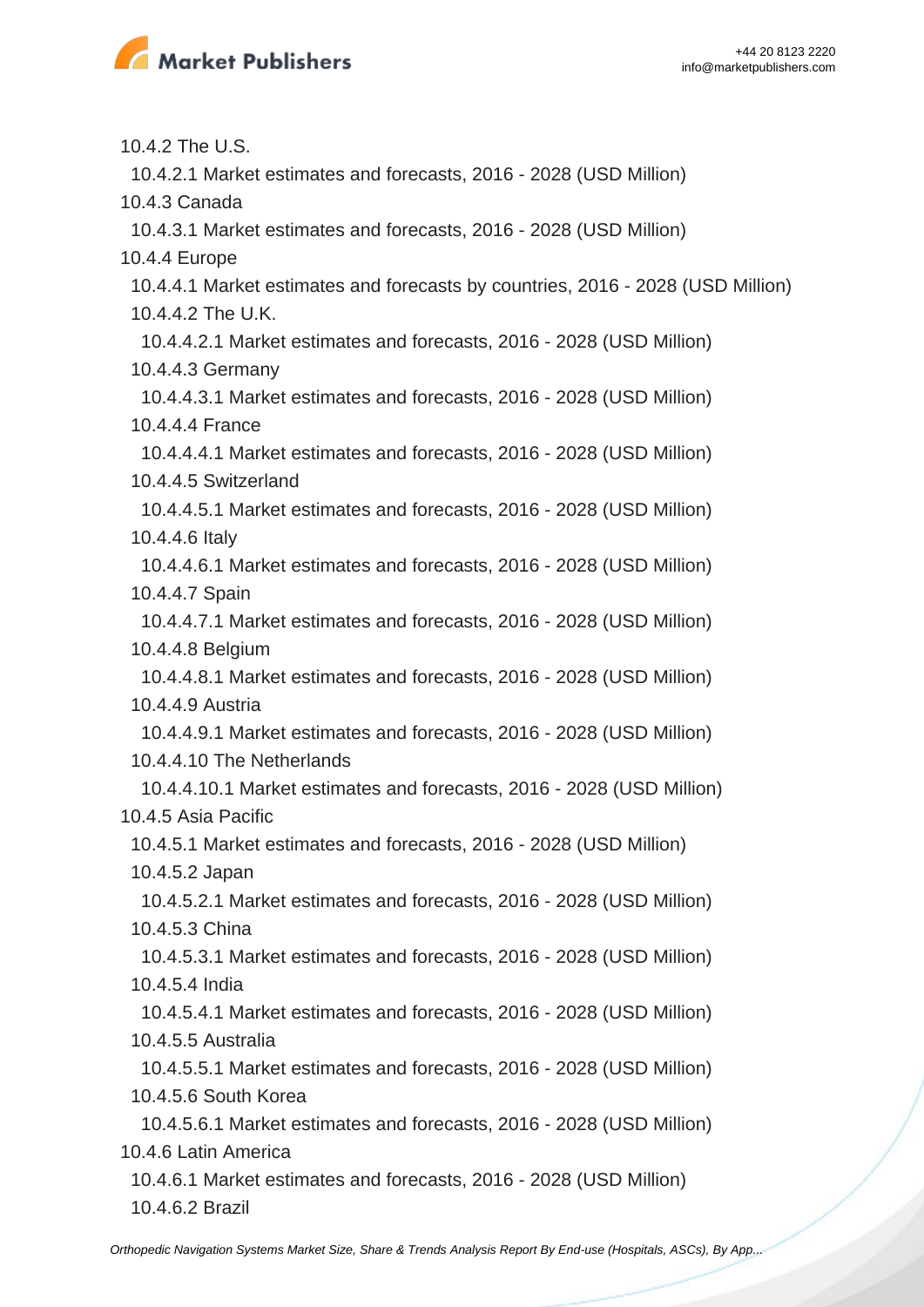

10.4.6.2.1 Market estimates and forecasts, 2016 - 2028 (USD Million)

10.4.6.3 Mexico

10.4.6.3.1 Market estimates and forecasts, 2016 - 2028 (USD Million)

10.4.7 MEA

- 10.4.7.1 Market estimates and forecasts by countries, 2016 2028 (USD Million)
- 10.4.7.2 South Africa
- 10.4.7.2.1 Market estimates and forecasts, 2016 2028 (USD Million)

# **CHAPTER 11 COMPANY PROFILES**

- 11.1 B. Braun Melsungen AG
	- 11.1.1 Company overview
	- 11.1.2 Financial performance
	- 11.1.3 Product benchmarking
	- 11.1.4 Strategic initiatives
- 11.2 Stryker
	- 11.2.1 Company overview
	- 11.2.2 Financial performance
	- 11.2.3 Product benchmarking
	- 11.2.4 Strategic initiatives
- 11.3 Medtronic
	- 11.3.1 Company overview
	- 11.3.2 Financial performance
	- 11.3.3 Product benchmarking
	- 11.3.4 Strategic initiatives
- 11.4 Kinamed Incorporated
	- 11.4.1 Company overview
	- 11.4.2 Financial performance
	- 11.4.3 Product benchmarking
	- 11.4.4 Strategic initiatives
- 11.5 Amplitude Surgical
	- 11.5.1 Company overview
- 11.5.2 Financial performance
- 11.5.3 Product benchmarking
- 11.5.4 Strategic initiatives
- 11.6 Globus Medical
	- 11.6.1 Company overview
	- 11.6.2 Financial performance
	- 11.6.3 Product benchmarking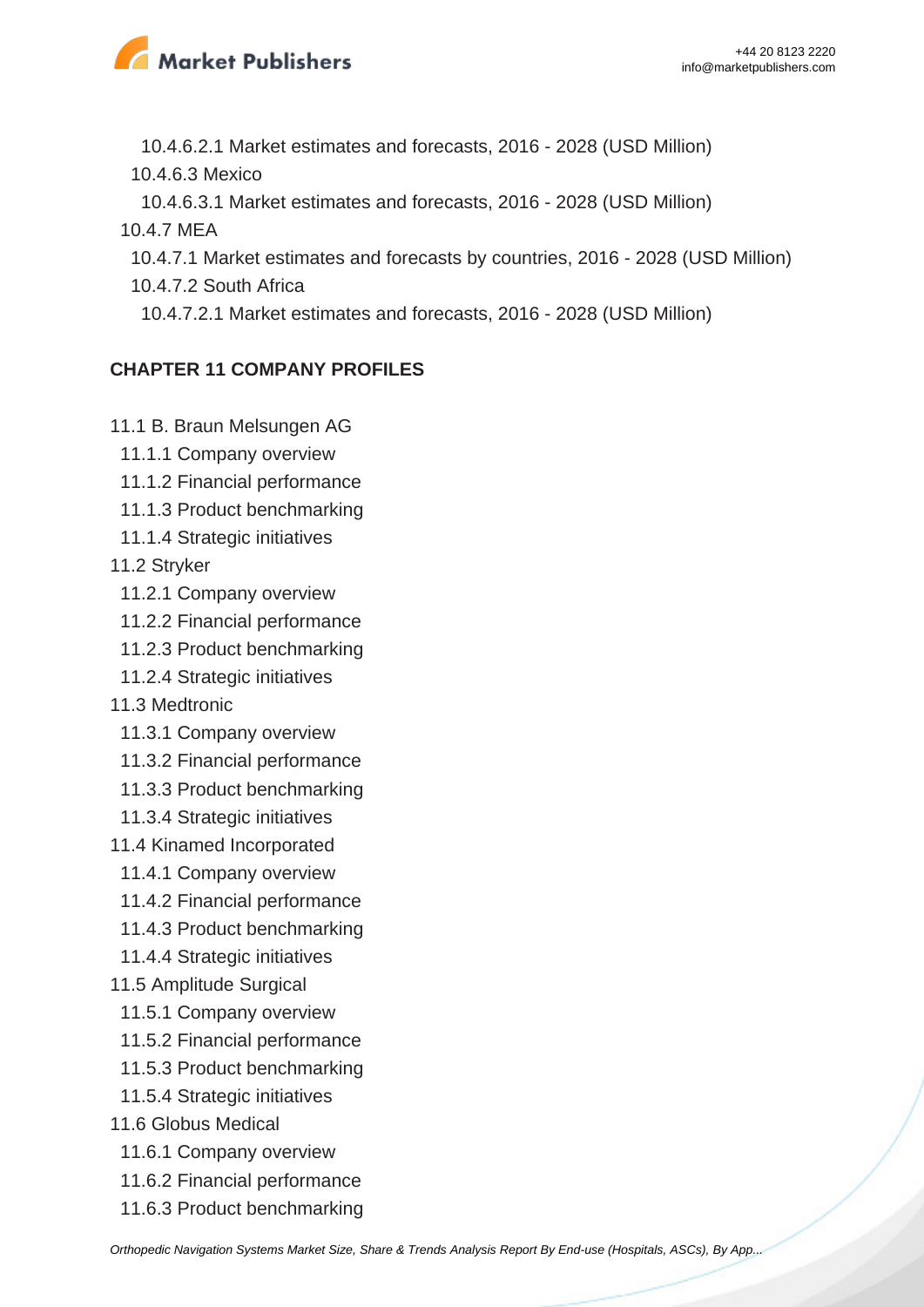

- 11.6.4 Strategic initiatives
- 11.7 Smith+Nephew
	- 11.7.1 Company overview
	- 11.7.2 Financial performance
	- 11.7.3 Product benchmarking
	- 11.7.4 Strategic initiatives
- 11.8 Johnson & Johnson Services, Inc. (DePuy Synthes)
	- 11.8.1 Company overview
	- 11.8.2 Financial performance
	- 11.8.3 Product benchmarking
	- 11.8.4 Strategic initiatives
- 11.9 Zimmer Biomet
- 11.9.1 Company overview
- 11.9.2 Financial performance
- 11.9.3 Product benchmarking
- 11.9.4 Strategic initiatives
- 11.10 OrthAlign
	- 11.10.1 Company overview
	- 11.10.2 Financial performance
	- 11.10.3 Product benchmarking
	- 11.10.4 Strategic initiatives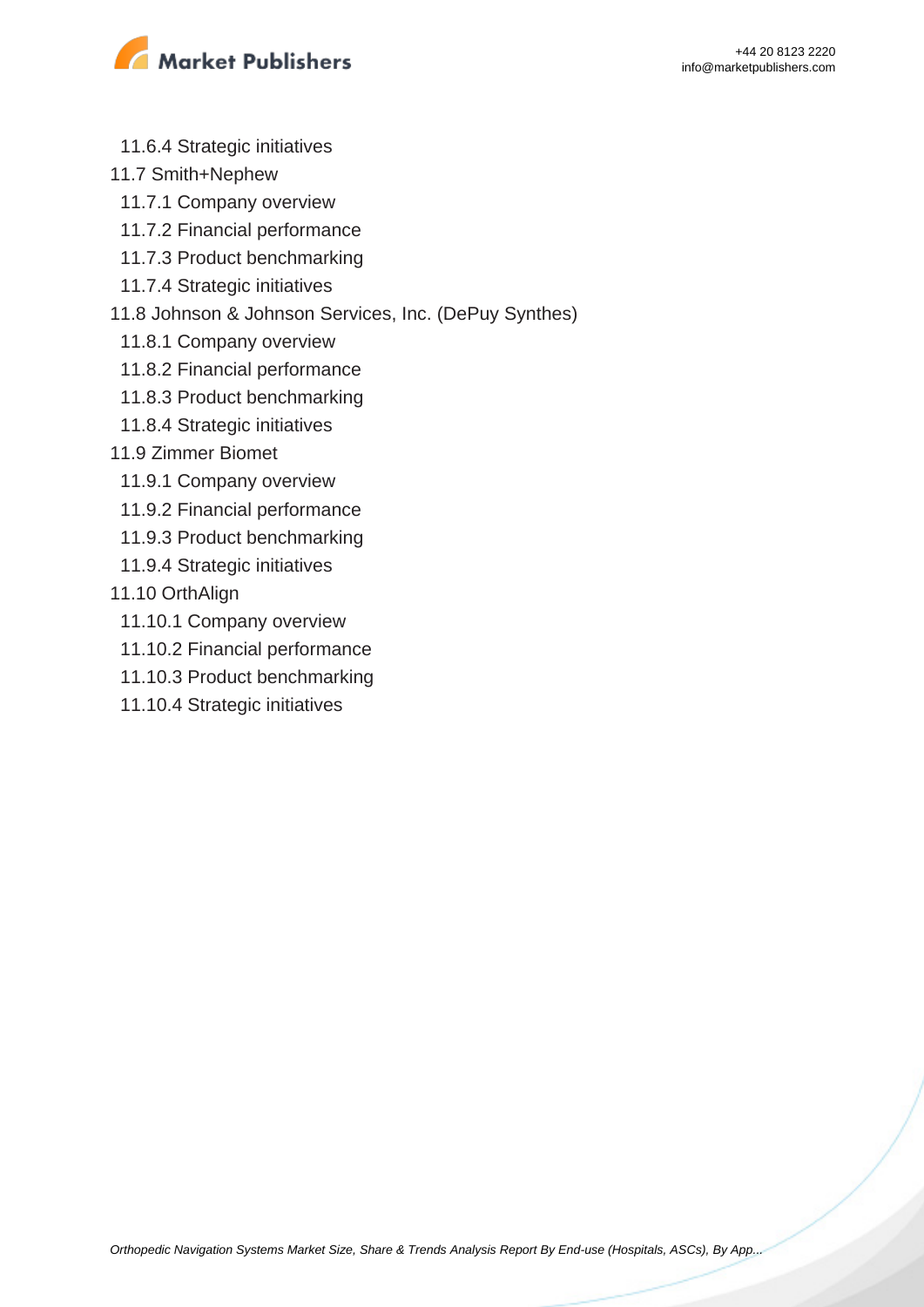

# **List Of Tables**

#### **LIST OF TABLES**

TABLE 1 List of secondary sources TABLE 2 List of abbreviation TABLE 3 List of Orthopedic navigation system service providers TABLE 4 North America Orthopedic Navigation Systems market estimates and forecasts, by application, 2016 - 2028 (USD Million) TABLE 5 North America Orthopedic Navigation Systems market estimates and forecasts, by technology, 2016 - 2028 (USD Million) TABLE 6 North America Orthopedic Navigation Systems market estimates and forecasts, by end use, 2016 - 2028 (USD Million) TABLE 7 The U.S. Orthopedic Navigation Systems market estimates and forecasts, by application, 2016 - 2028 (USD Million) TABLE 8 The U.S. Orthopedic Navigation Systems market estimates and forecasts, by technology, 2016 - 2028 (USD Million) TABLE 9 The U.S. Orthopedic Navigation Systems market estimates and forecasts, by end use, 2016 - 2028 (USD Million) TABLE 10 Canada Orthopedic Navigation Systems market estimates and forecasts, by application, 2016 - 2028 (USD Million) TABLE 11 Canada Orthopedic Navigation Systems market estimates and forecasts, by technology, 2016 - 2028 (USD Million) TABLE 12 Canada Orthopedic Navigation Systems market estimates and forecasts, by end use, 2016 - 2028 (USD Million) TABLE 13 Europe Orthopedic Navigation Systems market estimates and forecasts, by application, 2016 - 2028 (USD Million) TABLE 14 Europe Orthopedic Navigation Systems market estimates and forecasts, by technology, 2016 - 2028 (USD Million) TABLE 15 Europe Orthopedic Navigation Systems market estimates and forecasts, by end use, 2016 - 2028 (USD Million) TABLE 16 The U.K. Orthopedic Navigation Systems market estimates and forecasts, by application, 2016 - 2028 (USD Million) TABLE 17 The U.K. Orthopedic Navigation Systems market estimates and forecasts, by technology, 2016 - 2028 (USD Million) TABLE 18 The U.K. Orthopedic Navigation Systems market estimates and forecasts, by end use, 2016 - 2028 (USD Million) TABLE 19 Germany Orthopedic Navigation Systems market estimates and forecasts, by application, 2016 - 2028 (USD Million)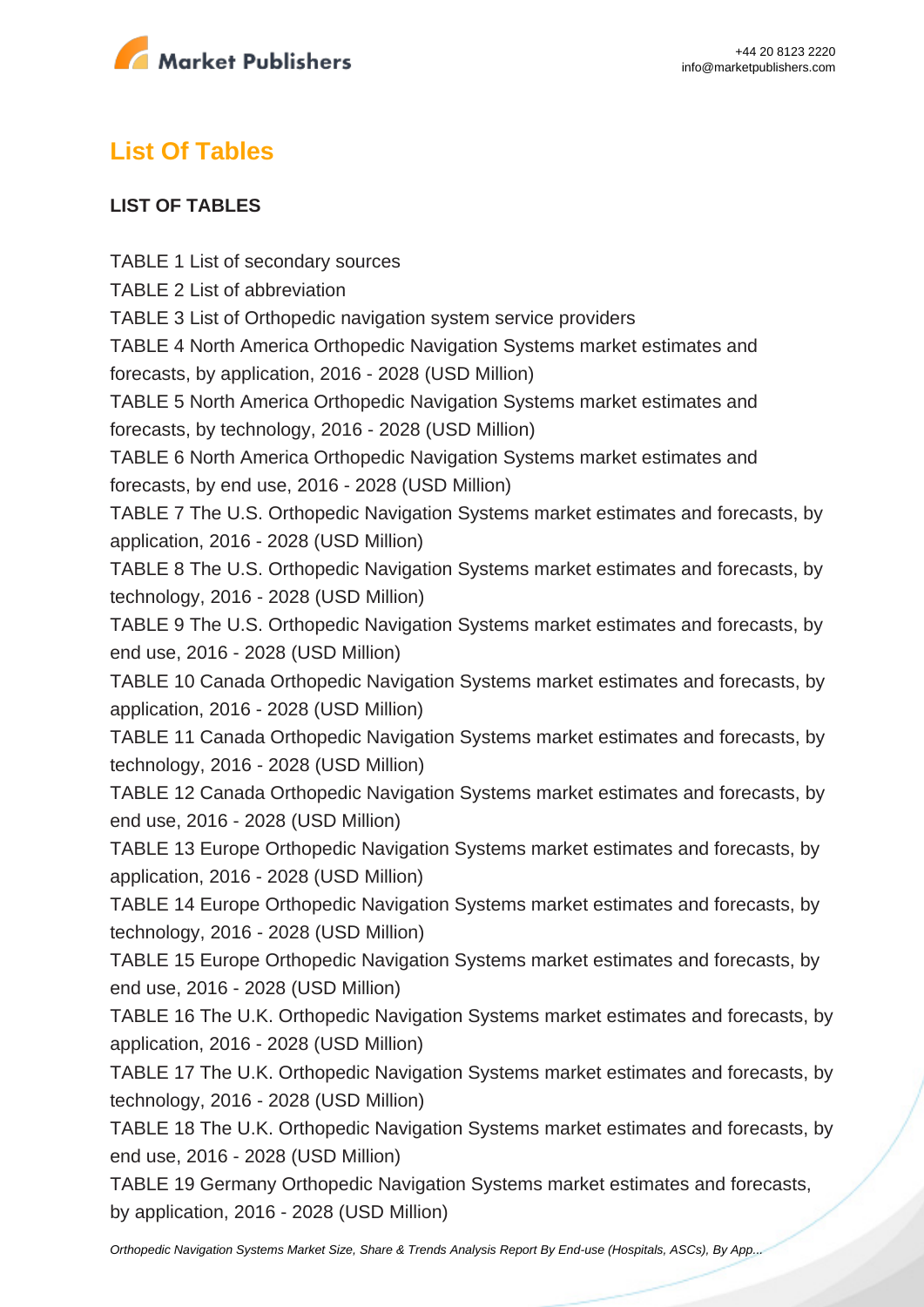

TABLE 20 Germany Orthopedic Navigation Systems market estimates and forecasts, by technology, 2016 - 2028 (USD Million)

TABLE 21 Germany Orthopedic Navigation Systems market estimates and forecasts, by end use, 2016 - 2028 (USD Million)

TABLE 22 France Orthopedic Navigation Systems market estimates and forecasts, by application, 2016 - 2028 (USD Million)

TABLE 23 France Orthopedic Navigation Systems market estimates and forecasts, by technology, 2016 - 2028 (USD Million)

TABLE 24 France Orthopedic Navigation Systems market estimates and forecasts, by end use, 2016 - 2028 (USD Million)

TABLE 25 Italy Orthopedic Navigation Systems market estimates and forecasts, by application, 2016 - 2028 (USD Million)

TABLE 26 Italy Orthopedic Navigation Systems market estimates and forecasts, by technology, 2016 - 2028 (USD Million)

TABLE 27 Italy Orthopedic Navigation Systems market estimates and forecasts, by end use, 2016 - 2028 (USD Million)

TABLE 28 Spain Orthopedic Navigation Systems market estimates and forecasts, by application, 2016 - 2028 (USD Million)

TABLE 29 Spain Orthopedic Navigation Systems market estimates and forecasts, by technology, 2016 - 2028 (USD Million)

TABLE 30 Spain Orthopedic Navigation Systems market estimates and forecasts, by end use, 2016 - 2028 (USD Million)

TABLE 31 Belgium Orthopedic Navigation Systems market estimates and forecasts, by application, 2016 - 2028 (USD Million)

TABLE 32 Belgium Orthopedic Navigation Systems market estimates and forecasts, by technology, 2016 - 2028 (USD Million)

TABLE 33 Belgium Orthopedic Navigation Systems market estimates and forecasts, by end use, 2016 - 2028 (USD Million)

TABLE 34 Austria Orthopedic Navigation Systems market estimates and forecasts, by application, 2016 - 2028 (USD Million)

TABLE 35 Austria Orthopedic Navigation Systems market estimates and forecasts, by technology, 2016 - 2028 (USD Million)

TABLE 36 Austria Orthopedic Navigation Systems market estimates and forecasts, by end use, 2016 - 2028 (USD Million)

TABLE 37 The Netherlands Orthopedic Navigation Systems market estimates and forecasts, by application, 2016 - 2028 (USD Million)

TABLE 38 The Netherlands Orthopedic Navigation Systems market estimates and forecasts, by technology, 2016 - 2028 (USD Million)

TABLE 39 The Netherlands Orthopedic Navigation Systems market estimates and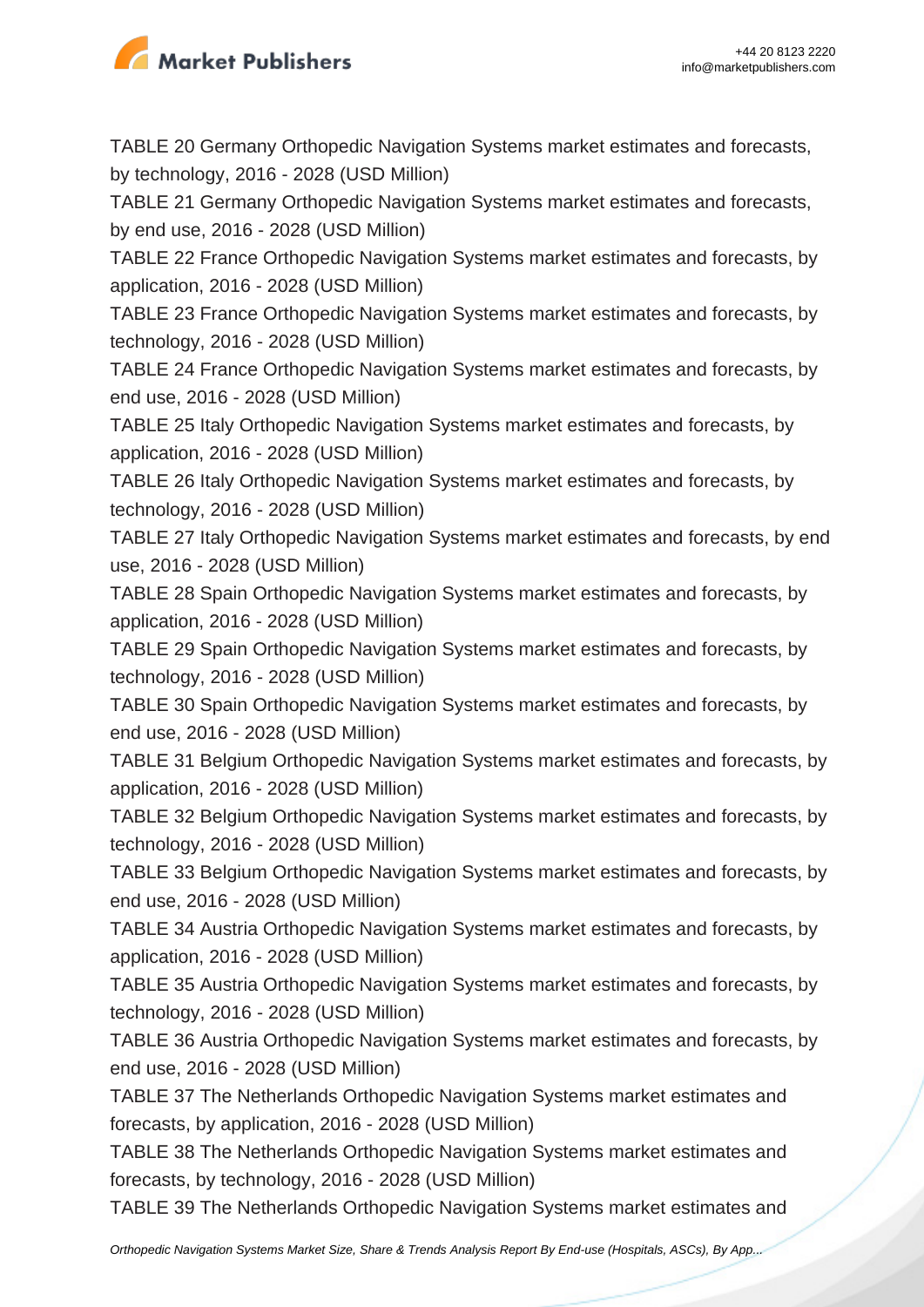

forecasts, by end use, 2016 - 2028 (USD Million) TABLE 40 Switzerland Orthopedic Navigation Systems market estimates and forecasts, by application, 2016 - 2028 (USD Million) TABLE 41 Switzerland Orthopedic Navigation Systems market estimates and forecasts, by technology, 2016 - 2028 (USD Million) TABLE 42 Switzerland Orthopedic Navigation Systems market estimates and forecasts, by end use, 2016 - 2028 (USD Million) TABLE 43 Asia Pacific Orthopedic Navigation Systems market estimates and forecasts, by application, 2016 - 2028 (USD Million) TABLE 44 Asia Pacific Orthopedic Navigation Systems market estimates and forecasts, by technology, 2016 - 2028 (USD Million) TABLE 45 Asia Pacific Orthopedic Navigation Systems market estimates and forecasts, by end use, 2016 - 2028 (USD Million) TABLE 46 Japan Orthopedic Navigation Systems market estimates and forecasts, by application, 2016 - 2028 (USD Million) TABLE 47 Japan Orthopedic Navigation Systems market estimates and forecasts, by technology, 2016 - 2028 (USD Million) TABLE 48 Japan Orthopedic Navigation Systems market estimates and forecasts, by end use, 2016 - 2028 (USD Million) TABLE 49 China Orthopedic Navigation Systems market estimates and forecasts, by application, 2016 - 2028 (USD Million) TABLE 50 China Orthopedic Navigation Systems market estimates and forecasts, by technology, 2016 - 2028 (USD Million) TABLE 51 China Orthopedic Navigation Systems market estimates and forecasts, by end use, 2016 - 2028 (USD Million) TABLE 52 India Orthopedic Navigation Systems market estimates and forecasts, by application, 2016 - 2028 (USD Million) TABLE 53 India Orthopedic Navigation Systems market estimates and forecasts, by technology, 2016 - 2028 (USD Million) TABLE 54 India Orthopedic Navigation Systems market estimates and forecasts, by end use, 2016 - 2028 (USD Million) TABLE 55 Australia Orthopedic Navigation Systems market estimates and forecasts, by application, 2016 - 2028 (USD Million) TABLE 56 Australia Orthopedic Navigation Systems market estimates and forecasts, by technology, 2016 - 2028 (USD Million) TABLE 57 Australia Orthopedic Navigation Systems market estimates and forecasts, by end use, 2016 - 2028 (USD Million)

TABLE 58 South Korea Orthopedic Navigation Systems market estimates and forecasts, by application, 2016 - 2028 (USD Million)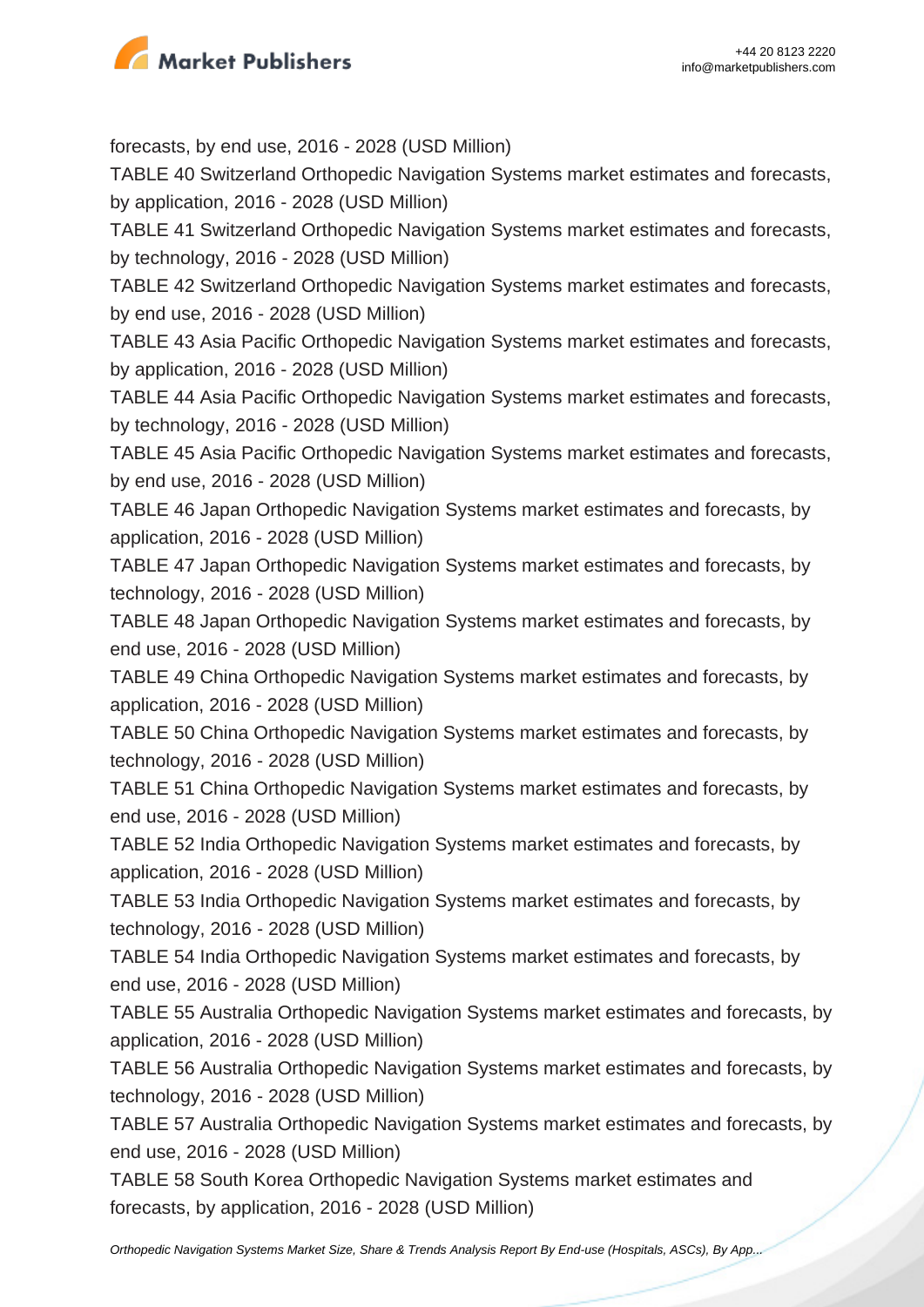

TABLE 59 South Korea Orthopedic Navigation Systems market estimates and forecasts, by technology, 2016 - 2028 (USD Million) TABLE 60 South Korea Orthopedic Navigation Systems market estimates and forecasts, by end use, 2016 - 2028 (USD Million) TABLE 61 Latin America Orthopedic Navigation Systems market estimates and forecasts, by application, 2016 - 2028 (USD Million) TABLE 62 Latin America Orthopedic Navigation Systems market estimates and forecasts, by technology, 2016 - 2028 (USD Million) TABLE 63 Latin America Orthopedic Navigation Systems market estimates and forecasts, by end use, 2016 - 2028 (USD Million) TABLE 64 Brazil Orthopedic Navigation Systems market estimates and forecasts, by application, 2016 - 2028 (USD Million) TABLE 65 Brazil Orthopedic Navigation Systems market estimates and forecasts, by technology, 2016 - 2028 (USD Million) TABLE 66 Brazil Orthopedic Navigation Systems market estimates and forecasts, by end use, 2016 - 2028 (USD Million) TABLE 67 Mexico Orthopedic Navigation Systems market estimates and forecasts, by application, 2016 - 2028 (USD Million) TABLE 68 Mexico Orthopedic Navigation Systems market estimates and forecasts, by technology, 2016 - 2028 (USD Million) TABLE 69 Mexico Orthopedic Navigation Systems market estimates and forecasts, by end use, 2016 - 2028 (USD Million) TABLE 70 MEA Orthopedic Navigation Systems market estimates and forecasts, by application, 2016 - 2028 (USD Million) TABLE 71 MEA Orthopedic Navigation Systems market estimates and forecasts, by technology, 2016 - 2028 (USD Million) TABLE 72 MEA Orthopedic Navigation Systems market estimates and forecasts, by end use, 2016 - 2028 (USD Million) TABLE 73 South Africa Orthopedic Navigation Systems market estimates and forecasts, by application, 2016 - 2028 (USD Million) TABLE 74 South Africa Orthopedic Navigation Systems market estimates and forecasts, by technology, 2016 - 2028 (USD Million) TABLE 75 South Africa Orthopedic Navigation Systems market estimates and forecasts, by end use, 2016 - 2028 (USD Million)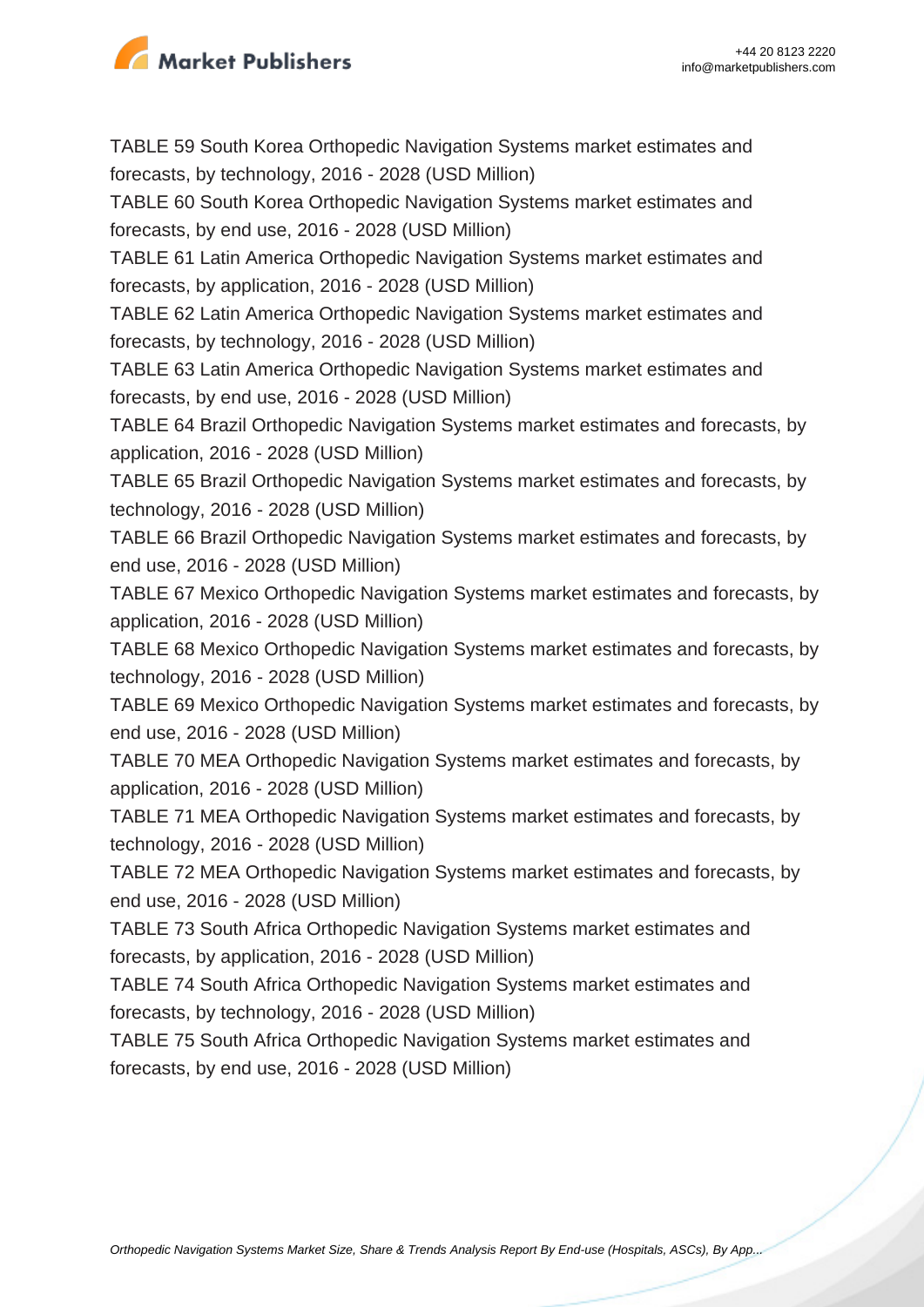

# **List Of Figures**

#### **LIST OF FIGURES**

- FIG. 1 Market segmentation
- FIG. 2 Market research process
- FIG. 3 Data triangulation techniques
- FIG. 4 Primary research pattern
- FIG. 5 Market research approaches
- FIG. 6 Value-chain-based sizing & forecasting
- FIG. 7 QFD modeling for market share assessment
- FIG. 8 Market formulation & validation
- FIG. 9 Commodity flow analysis
- FIG. 10 Orthopedic Navigation Systems Executive Summary, 2020 (USD Millions)
- FIG. 11 Orthopedic Navigation System market revenues, 2020 (USD Millions)
- FIG. 12 Segment Outlook
- FIG. 13 Strategy framework
- FIG. 14 Parent market outlook
- FIG. 15 Ancillary market outlook
- FIG. 16 Penetration & growth prospect mapping by Technology, 2020
- FIG. 17 Orthopedic Navigation Systems trend analysis
- FIG. 18 Market trends & outlook
- FIG. 19 Market driver relevance analysis (Current & future impact)
- FIG. 20 Market restraints relevance analysis (Current & future impact)
- FIG. 21 Porter's five force model

FIG. 22 Orthopedic Navigation Systems - SWOT analysis, by factor (political & legal, economic and technological)

- FIG. 23 Market participant categorization
- FIG. 24 Orthopedic Navigation Systems company market position analysis
- FIG. 25 Orthopedic Navigation Systems market application outlook: Key takeaways
- FIG. 26 Orthopedic Navigation Systems market: Application type movement analysis
- FIG. 27 Global knee market, 2016 2028 (USD Million)
- FIG. 28 Global hip market, 2016 2028 (USD Million)
- FIG. 29 Global spine market, 2016 2028 (USD Million)
- FIG. 30 Orthopedic Navigation Systems market technology outlook: Key takeaways
- FIG. 31 Orthopedic navigation system market: Technology type movement analysis
- FIG. 32 Global electromagnetic market, 2016 2028 (USD Million)
- FIG. 33 Global optical market, 2016 2028 (USD Million)
- FIG. 34 Global others market, 2016 2028 (USD Million)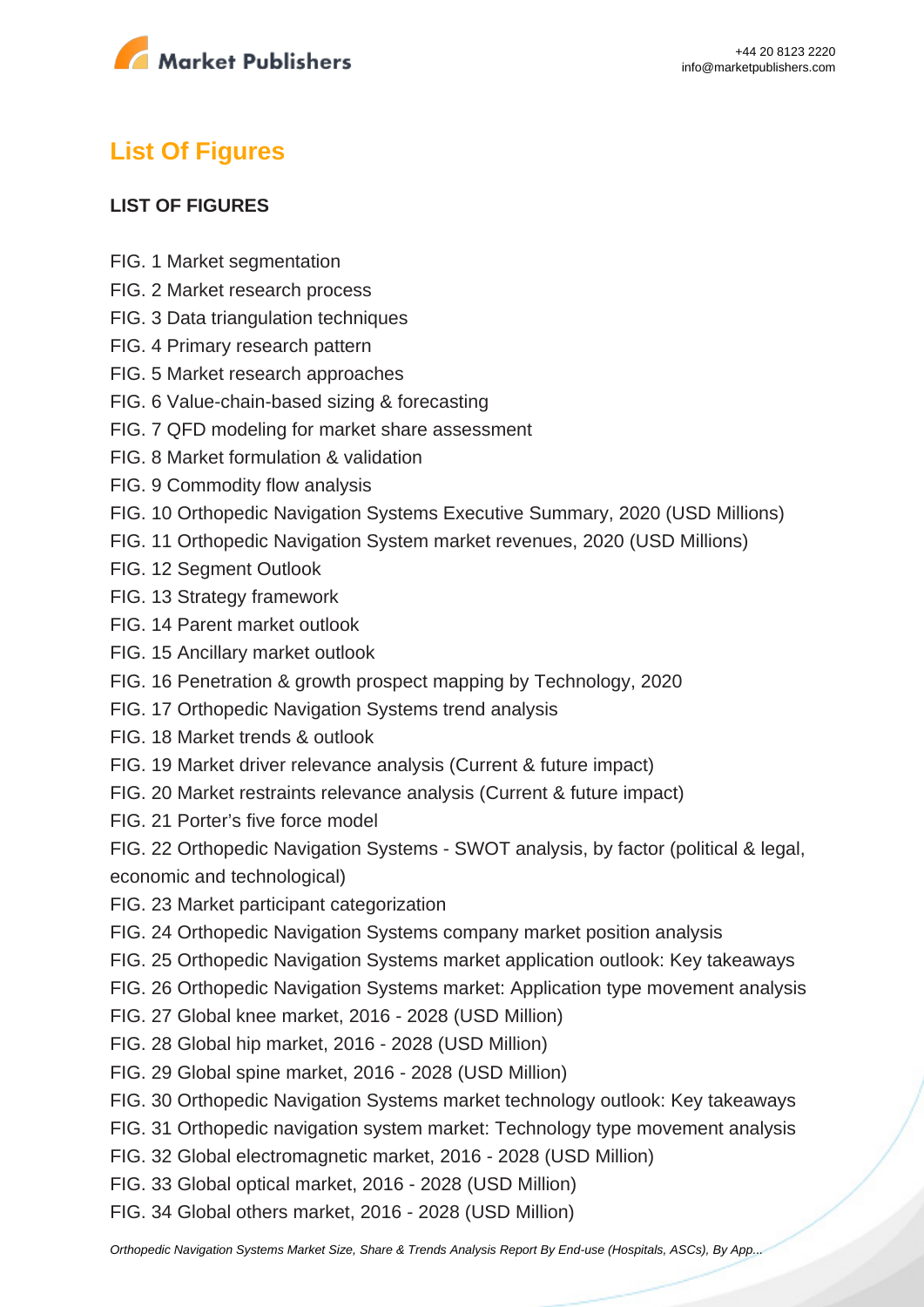

- FIG. 35 Orthopedic Navigation Systems market end-use outlook: Key takeaways
- FIG. 36 Orthopedic Navigation Systems market: End-use movement analysis
- FIG. 37 Global hospitals market, 2016 2028 (USD Million)
- FIG. 38 Global ASCs market, 2016 2028 (USD Million)
- FIG. 39 Regional outlook, 2020 & 2028
- FIG. 40 Regional market dashboard
- FIG. 41 Regional marketplace: Key takeaways
- FIG. 42 North America Orthopedic Navigation Systems market by countries, 2016 2028 (USD Million)
- FIG. 43 The U.S. Orthopedic Navigation Systems market, 2016 2028 (USD Million)
- FIG. 44 Canada Orthopedic Navigation Systems Market, 2016 2028 (USD Million)

FIG. 45 Europe Orthopedic Navigation Systems market by countries, 2016 - 2028 (USD Million)

- FIG. 46 The U.K. Orthopedic Navigation Systems, 2016 2028 (USD Million)
- FIG. 47 Germany Orthopedic Navigation Systems market, 2016 2028 (USD Million)
- FIG. 48 France Orthopedic Navigation Systems market, 2016 2028 (USD Million)
- FIG. 49 Italy Orthopedic Navigation Systems Market, 2016 2028 (USD Million)
- FIG. 50 Spain Orthopedic Navigation Systems market, 2016 2028 (USD Million)
- FIG. 51 Switzerland Orthopedic Navigation Systems market, 2016 2028 (USD Million)
- FIG. 52 Belgium Orthopedic Navigation Systems market, 2016 2028 (USD Million)
- FIG. 53 Austria Orthopedic Navigation Systems Market, 2016 2028 (USD Million)

FIG. 54 The Netherlands Orthopedic Navigation Systems market, 2016 - 2028 (USD Million)

FIG. 55 Asia Pacific Orthopedic Navigation Systems market by countries, 2016 - 2028 (USD Million)

- FIG. 56 Japan Orthopedic Navigation Systems market, 2016 2028 (USD Million)
- FIG. 57 China Orthopedic Navigation Systems market, 2016 2028 (USD Million)
- FIG. 58 Australia Orthopedic Navigation Systems market, 2016 2028 (USD Million)
- FIG. 59 South Korea Orthopedic Navigation Systems market, 2016 2028 (USD Million)
- FIG. 60 India Orthopedic Navigation Systems market, 2016 2028 (USD Million)

FIG. 61 Latin America Orthopedic Navigation Systems market by countries, 2016 - 2028 (USD Million)

FIG. 62 Brazil Orthopedic Navigation Systems market, 2016 - 2028 (USD Million)

FIG. 63 Mexico Orthopedic Navigation Systems market, 2016 - 2028 (USD Million)

FIG. 64 MEA Orthopedic Navigation Systems market by countries, 2016 - 2028 (USD Million)

FIG. 65 South Africa Orthopedic Navigation Systems market, 2016 - 2028 (USD Million)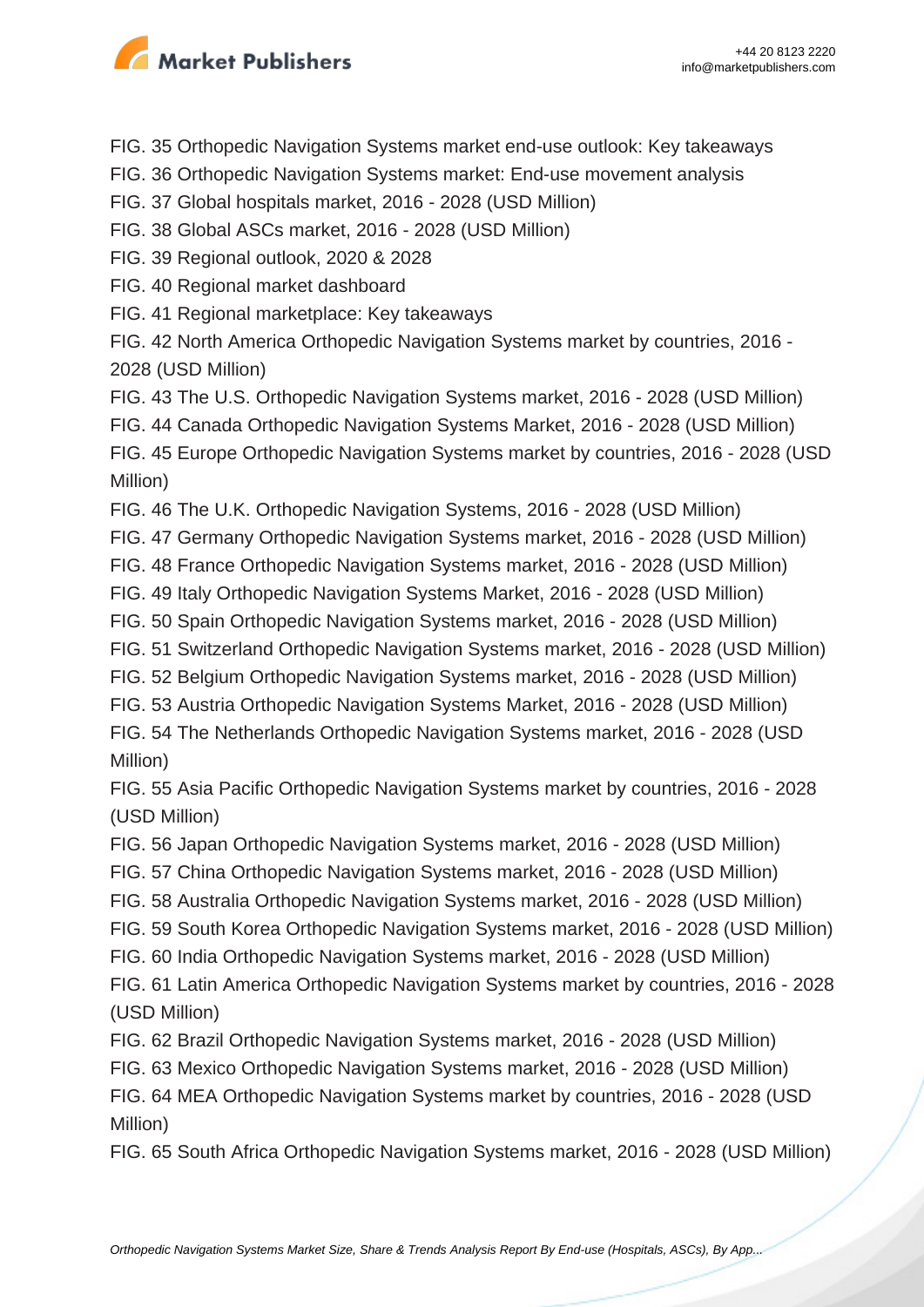

#### I would like to order

Product name: Orthopedic Navigation Systems Market Size, Share & Trends Analysis Report By Enduse (Hospitals, ASCs), By Application (Knee, Hip), By Technology (Electromagnetic, Optical), By Region, And Segment Forecasts, 2021 - 2028

Product link: [https://marketpublishers.com/r/O96EB6101B5EN.html](https://marketpublishers.com/report/medical_devices/orthopedic/orthopedic-navigation-systems-analysis-application-spine-hip-knee-region-north-america-europe-asia-pacific-latin-america-middle.html)

Price: US\$ 5,950.00 (Single User License / Electronic Delivery) If you want to order Corporate License or Hard Copy, please, contact our Customer Service: [info@marketpublishers.com](mailto:info@marketpublishers.com)

#### Payment

To pay by Credit Card (Visa, MasterCard, American Express, PayPal), please, click button on product page [https://marketpublishers.com/r/O96EB6101B5EN.html](https://marketpublishers.com/report/medical_devices/orthopedic/orthopedic-navigation-systems-analysis-application-spine-hip-knee-region-north-america-europe-asia-pacific-latin-america-middle.html)

To pay by Wire Transfer, please, fill in your contact details in the form below:

First name: Last name: Email: Company: Address: City: Zip code: Country: Tel: Fax: Your message:

\*\*All fields are required

Custumer signature \_

Please, note that by ordering from marketpublishers.com you are agreeing to our Terms & Conditions at<https://marketpublishers.com/docs/terms.html>

To place an order via fax simply print this form, fill in the information below